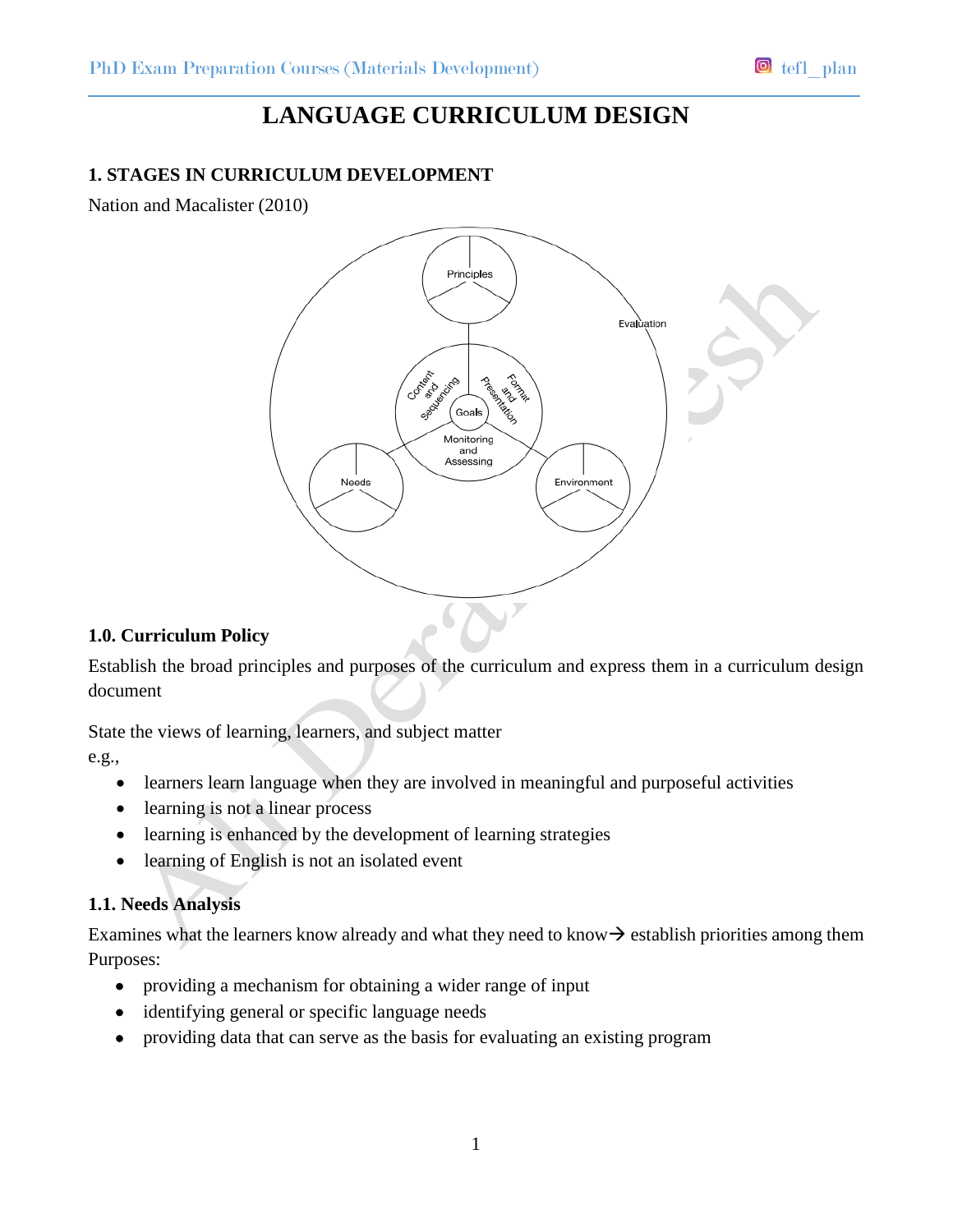#### Brindley (1989):

- a **narrow**, **product-oriented** view
	- a. focuses on the language necessary for particular future purposes
	- b. carried out by the experts by observing learners use of language, proficiency level, etc.  $\rightarrow$ external to the learner  $\rightarrow$  objective needs (René Richterich, 1972) or **perceived needs** (Berwick, 1989)
	- c. e.g., *be able to follow instructions accurately*
- a **broad**, **process-oriented** view
	- a. focuses on the needs of the learner
	- b. takes into account affective and cognitive factors which affect attitude, motivation, expectations, etc.  $\rightarrow$  **subjective needs** (René Richterich, 1972) or **felt needs** (Berwick, 1989).
	- c. e.g., *feel confident*

One aimed at collecting factual information for the purposes of setting goals related to language content One aimed at gathering information about learners which can be used to guide the learning process

Hutchinson and Waters (1987):

- **•** learning needs  $\rightarrow$  what the learner needs to do in order to learn
- **target needs**  $\rightarrow$  what the learner needs to do in the target situation
	- $\circ$  **necessities**  $\rightarrow$  what is necessary in the learners' use of language, or to the demands of the target tasks, e.g., listen to lectures
	- $\circ$  **lacks**  $\rightarrow$  what the learners know; where learners are at present, e.g., finding how good the learners at writing assignments are
	- $\circ$  **wants**  $\rightarrow$  what the learners wish to learn; what they think is useful for them. Information about this is useful in working out whether the learners' views and the needs analyst's views are the same or not.

Similarly, Dudley-Evans and St. John (1998):

**Target Situation Analysis (TSA)**  $\rightarrow$  objective, perceived, and product-oriented needs  $\rightarrow$  tasks and activities learners will be using English for in target situation:

> *Why does the learner need the language for?*  $\rightarrow$  for study; for work; for training *How will the language be used?*  $\rightarrow$  medium (speaking, writing, etc.); channel (telephone, face-to-face, etc.)

- Learning Situation Analysis (LSA)  $\rightarrow$  subjective, felt, and process-oriented needs  $\rightarrow$  effective ways of learning the skills and language
- **Present Situation Analysis (PSA)**  $\rightarrow$  seeks to ascertain what the students are akin to at the start of their language course, looking into their strengths and weaknesses:

*Why are the learners taking the course?*  $\rightarrow$  compulsory or optional; their attitudes towards the course

*What resources are available?*  $\rightarrow$  number and professional competence of teachers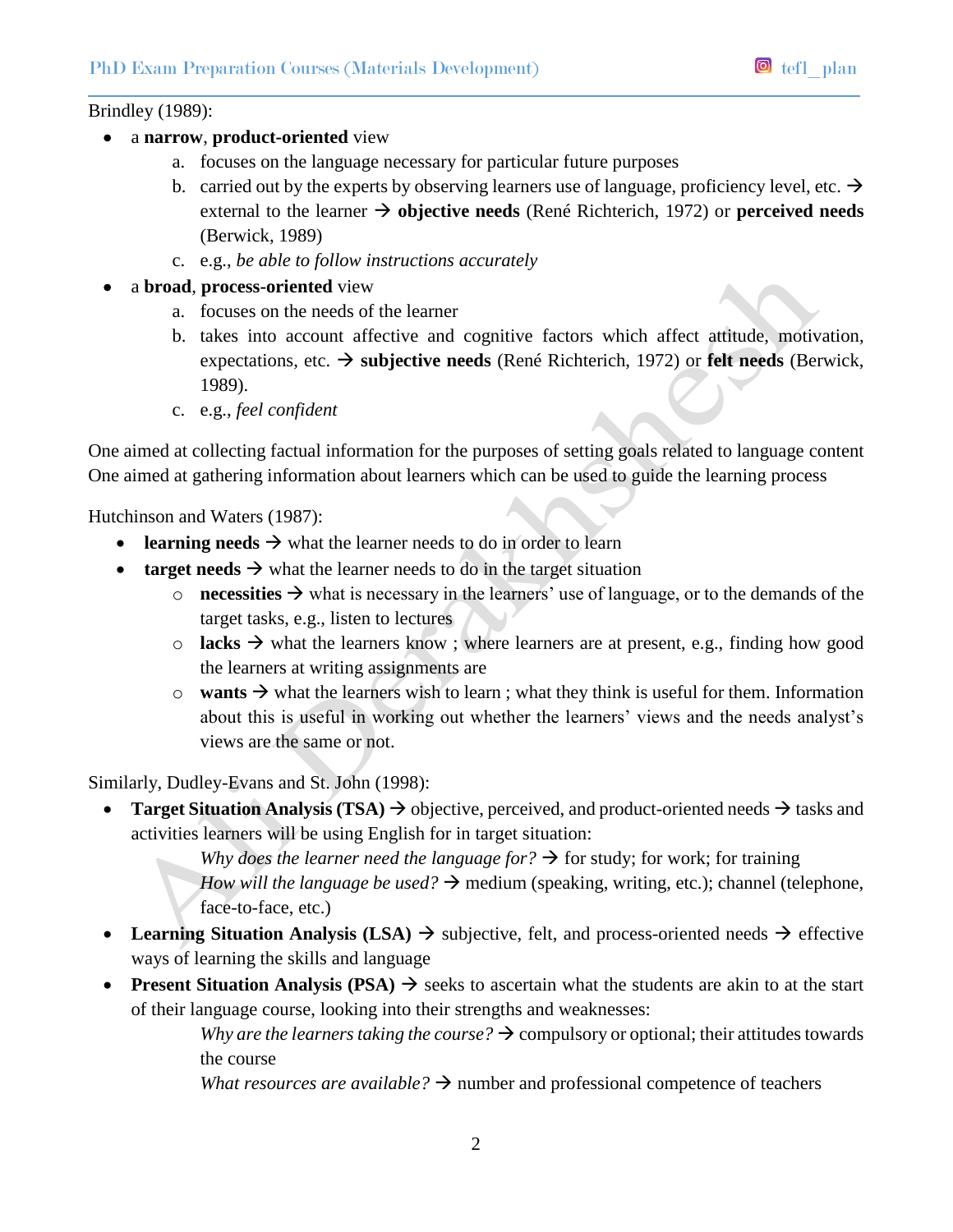#### Ongoing needs analysis during the course can make use of the **pyramid procedure** (Jordan, 1990).

There are several issues in needs analysis that have been the focus of continuing debate:

- Common core and specialized language
- Narrow focus wide focus
- Critical needs analysis (Benesch, 1996)

#### **1.2. Environment Analysis**

Looking at the social, economic, political, and institutional factors that will have a strong effect on decisions about the goals of the course, what to include in the course, and how to teach and assess it

A constraint can be positive

Some of these constraints can be approached in two ways – working within the constraint, and overcoming the constraint.

#### **1.3. Principles**

#### **1.3.1. Content and sequencing**

deals with what goes into a language course and the order in which language items appear

- **(1) Frequency:** provide the best possible coverage of language in use through the inclusion of items that occur frequently in the language  $\rightarrow$  learners get the best return
- **(2) Strategies and autonomy:** train learners in how to learn a language and how to monitor and be aware of their learning  $\rightarrow$  learners become effective and independent language learners
- **(3) Spaced retrieval:** provide increasingly spaced, repeated opportunities to retrieve and give attention to wanted items in a variety of contexts
- **(4) Language system:** focus on the generalizable features of the language
- **(5) Keep moving forward:** cover useful language items, skills and strategies ; the course should have explicit language teaching goals  $\rightarrow$  learning tasks have a goal fitting with the plan for the course
- **(6) Teachability:** take account of the most favorable sequencing of items and take account of when the learners are most ready to learn them
- **(7) Learning burden:** help learners make the most effective use of previous knowledge
- **(8) Interference:** sequence items so that those which are learned together have a positive effect on each other for learning and so that interference effects are avoided

#### **1.3.2. Format and presentation**

concerned with what actually happens in the classroom and during the learning, i.e. activities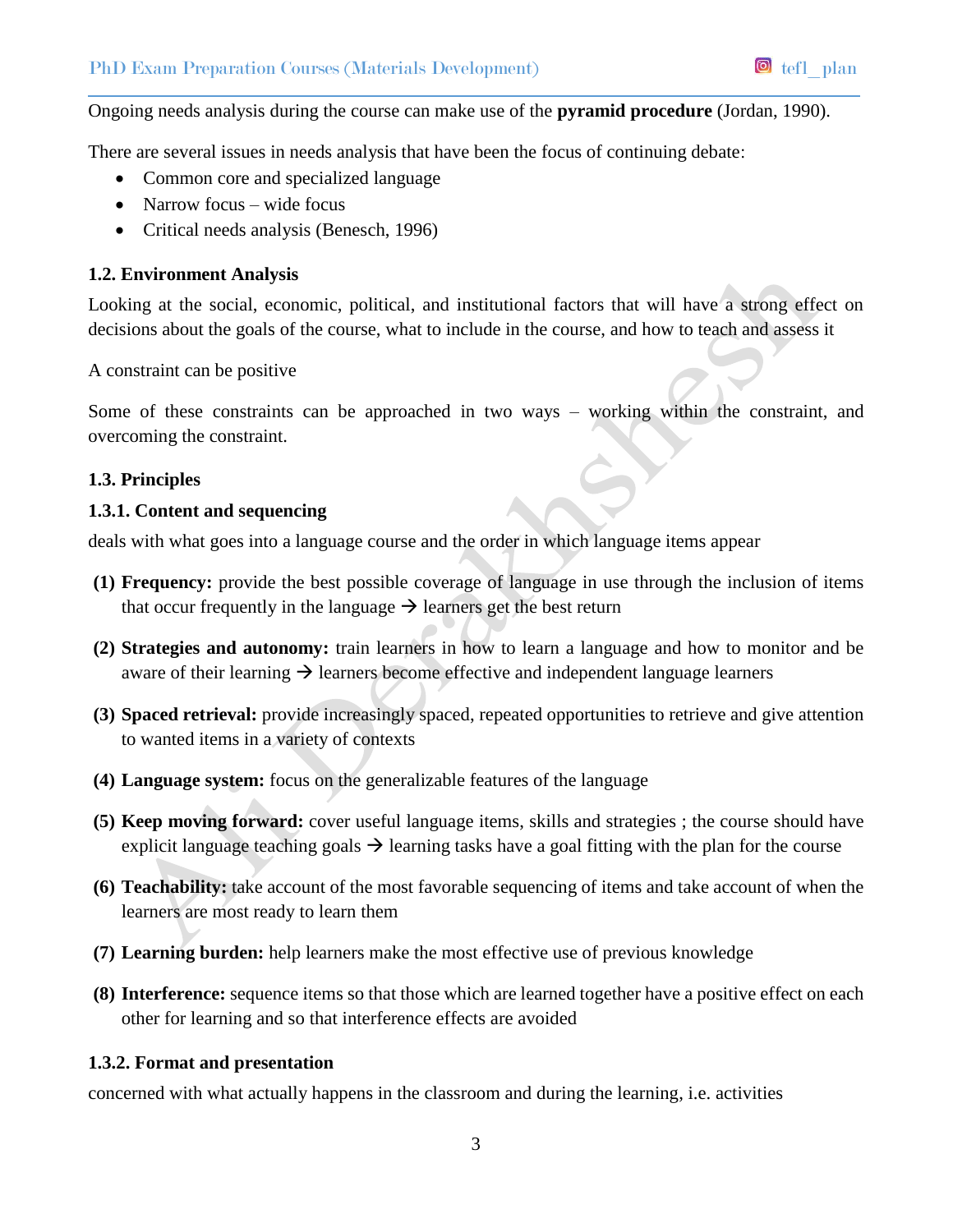- **(1) Motivation:** learners should be interested and excited about learning the language and they should come to value this learning
- **(2) Four strands:** include a roughly even balance of *meaning-focused input*, *language-focused learning*, *meaning-focused output*, and *fluency activities*
- **(3) Comprehensible input:** include substantial quantities of interesting comprehensible receptive activity in both listening and reading.
- **(4) Deliberate learning:** focus learners' attention on some part of the language system. Effects:
	- speed up learning
	- help learners overcome barriers to their language development
	- have a positive effect on meaning-focused learning
- **(5) Output:** push learners to produce the language in both speaking and writing over a range of discourse types
- **(6) Fluency:** increase fluency both receptively and productively An example is the 4/3/2 technique

| Features of fluency task are                     |
|--------------------------------------------------|
| Features                                         |
| Quantity (processing a large amount of language) |
| Limited demands                                  |
| Preparation, planning, seeking feedback          |
| Repetition by the learner                        |
| High rate of processing                          |

periodically give large blocks of time to fluency activities  $\rightarrow$  Brumfit's (1985) syllabus with holes

- **(7) Time on task:** as much as possible, spend time using and focusing on appropriate learning activities
- **(8) Depth of processing:** levels of processing hypothesis (Craik & Lockhart, 1972)  $\rightarrow$  emphasizes the quality of mental activity in the mind of the learners at the moment that learning takes place
- **(9) Learning style:** learners should work with the learning material in ways that most suit their individual learning style
- **(10) Integrative motivation:** Dörnyei (2001) addresses the question of how teachers can motivate learners and suggests that motivational teaching practice has four principal aspects: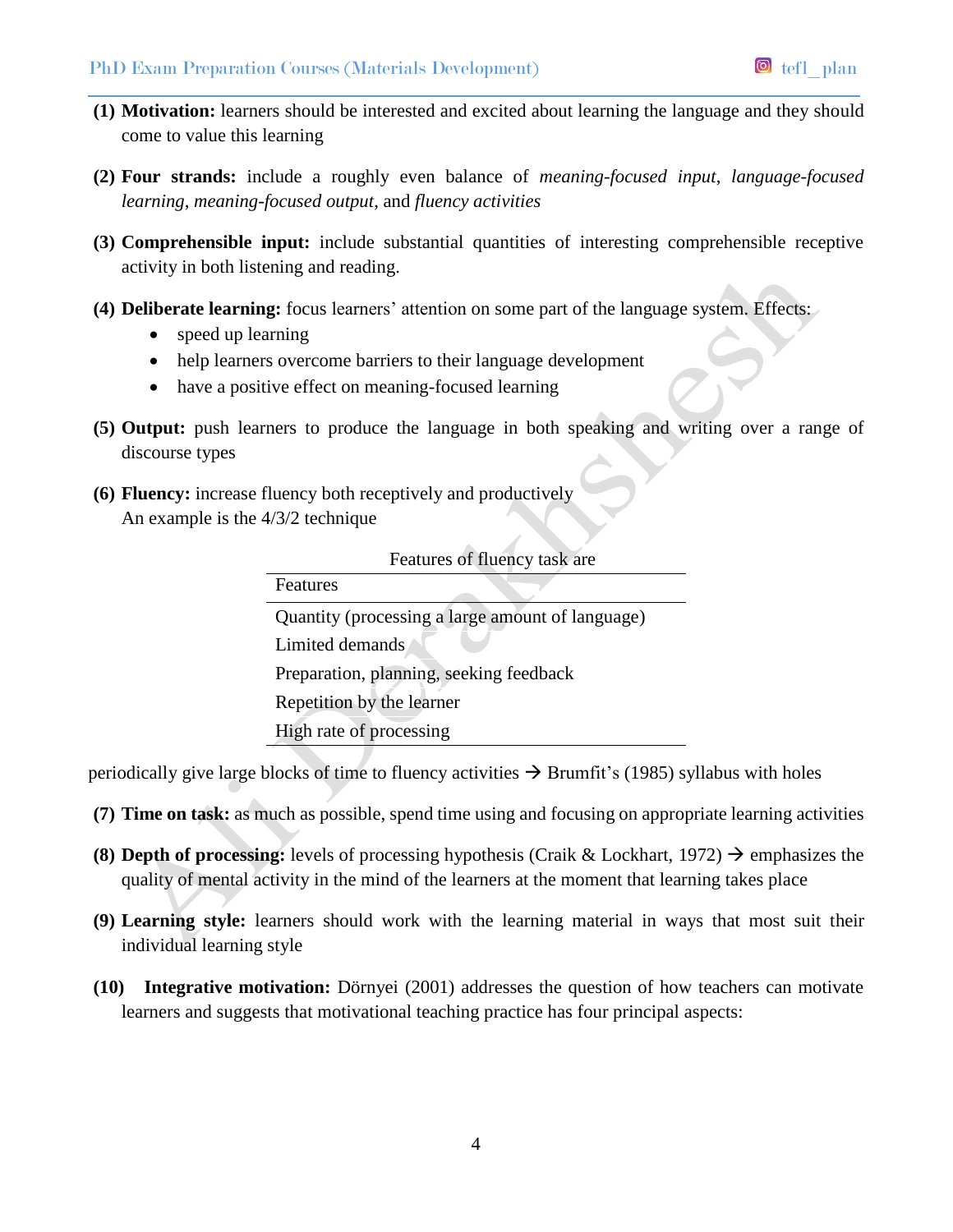

#### **1.3.3. Monitoring and assessment**

- **(1) Ongoing needs and environment analysis:** selection, presentation, and assessment of the material should be based on a continuing consideration of the learners and their needs, the teaching conditions, and the time and resources available
- **(2) Feedback:** learners should receive feedback which will improve the quality of language use. Sources:
	- (a) monitoring themselves
	- (b) in their communication with each other
	- (c) an observer of the communication process

#### **1.4. Goals**

*Goal* and  $\dim \rightarrow$  general statements of the intended outcomes of a language program based on the environmental constraints and needs analysis

Purposes of aim statements (e.g., *Students will learn how to write effective business letters for use in the hotel and tourism industries*):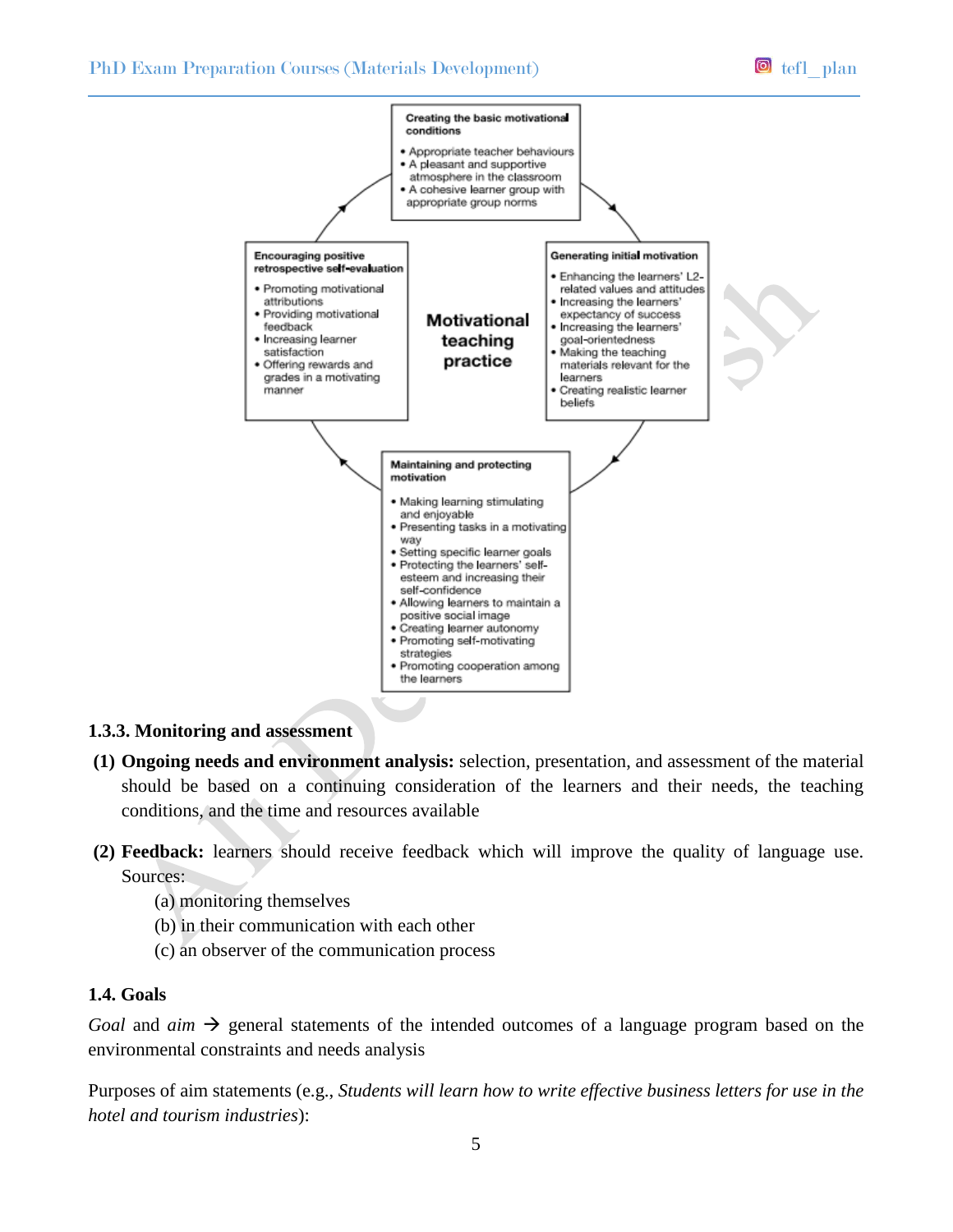- provide a clear definition of the purposes of a program
- provide guidelines for teachers, learners, and materials writers
- provide a focus for instruction
- describe realizable changes in learning

*Objective*  $\rightarrow$  specific descriptions of the intended outcomes/purposes of the program. Characteristics:

- describe what the aim seeks to achieve in terms of smaller units of learning
- provide a basis for the organization of teaching activities
- describe learning in terms of observable behavior

The advantages of describing the aims of a course in terms of objectives:

- facilitate planning
- provide measureable outcomes
- are prescriptive

Example in a travel and tourism course:

*Aim: To prepare students to communicate in English at a basic level for purposes of travel and tourism*

*Objectives: The students can understand simple written notices, signs, and menus. The students have a reading vocabulary of 300 common words. The students can understand simple questions, greetings, and directions. etc.*

Characteristics of statements of objectives:

- describe a learning outcome
- be consistent with the curriculum aim
- $\bullet$  be precise
- be feasible

## **1.4.1. Behavioral objectives**

The most familiar way ; Mager (1962) specified three essential characteristics:

- performance
- conditions
- $\bullet$  criterion

## Example:

*Given oral directions for a 4-step physical action [condition], the learner will follow the directions [action that defines behavior] with 100% accuracy [level of performance].*

#### Criticism:

 $\otimes$  turn teaching into a technology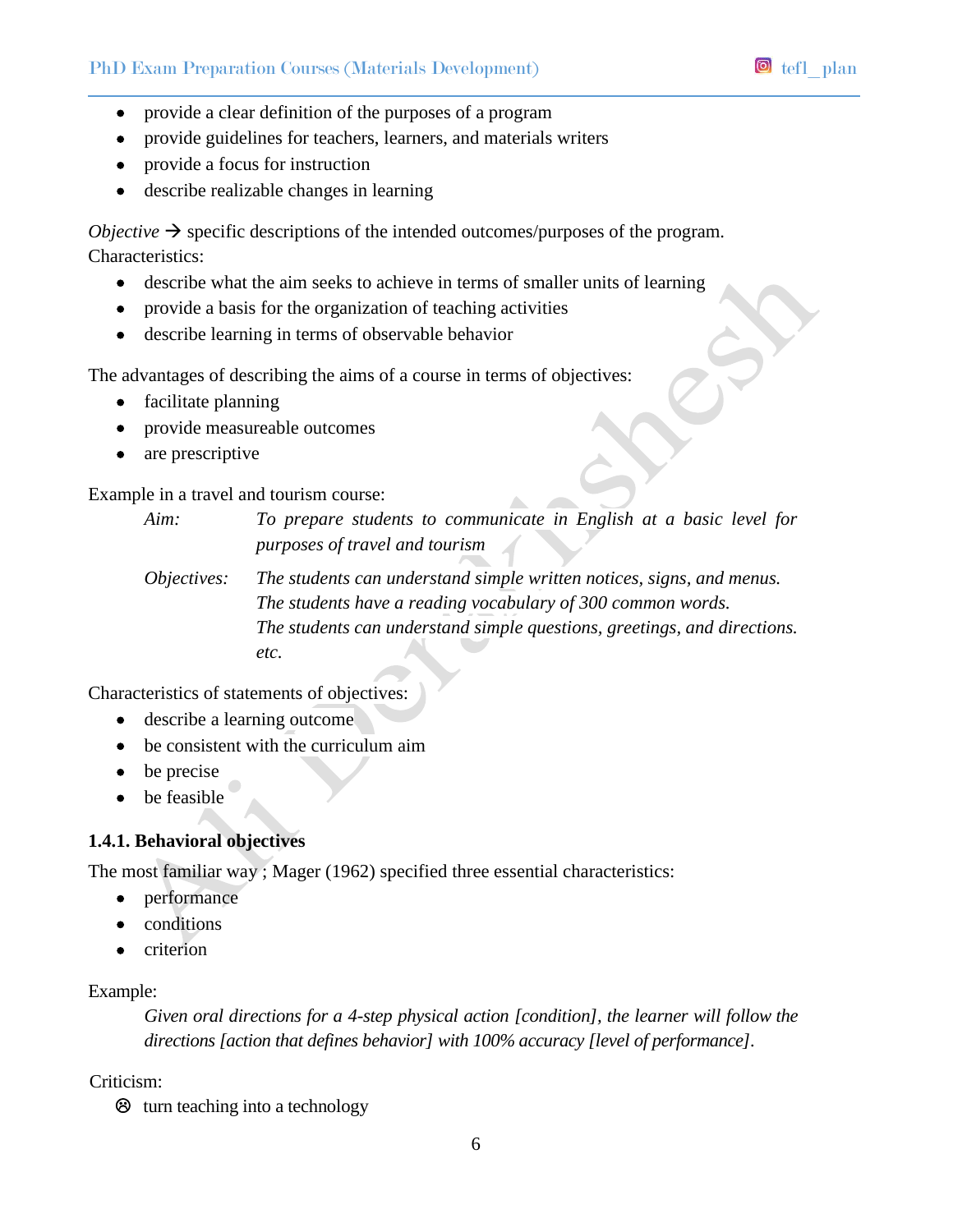are product-oriented

are unsuited to many aspects of language use

# **1.4.2. Skills-based objectives**

Specify micro-skills or processes that account for fluency in macro-skill areas  $\rightarrow$  components account for functional ability in a given skill but are independent of specific settings

Example:

*After completing the reading course, the student will: Use skimming when appropriate to ensure that he reads only what is relevant to help subsequent comprehension. Make use of non-text information to supplement the text and increase understanding. Not worry if he does not understand every word, concept when complete accuracy is important. etc.*

Criticism:

 $\odot$  potential ambiguity and subjectivity of skills taxonomies

# **1.4.3. Competency-based objectives**

Observable behaviors that are necessary for the successful completion of real-world activities ; linked to the field of *work* and *social survival* in a new environment

Example: The Council of Europe's Threshold Level English: "House and Home:

Learners should be able to discuss where and under what conditions they live, *specifically:* 

*types of accommodation (can describe the type of house or flat in which they live),* 

*rooms (can describe the rooms and seek similar information from others), furniture (can mention and inquire about the availability of the most essential pieces of furniture), and* 

*rent (can state rent and purchase price of their accommodation).* 

Criticism:

- $\odot$  definition of competencies
- $\odot$  hidden values underlying competency specifications

# **1.4.4. Proficiency scales**

Specify a level of proficiency

Example: ACTFL guidelines for novice-level speakers: